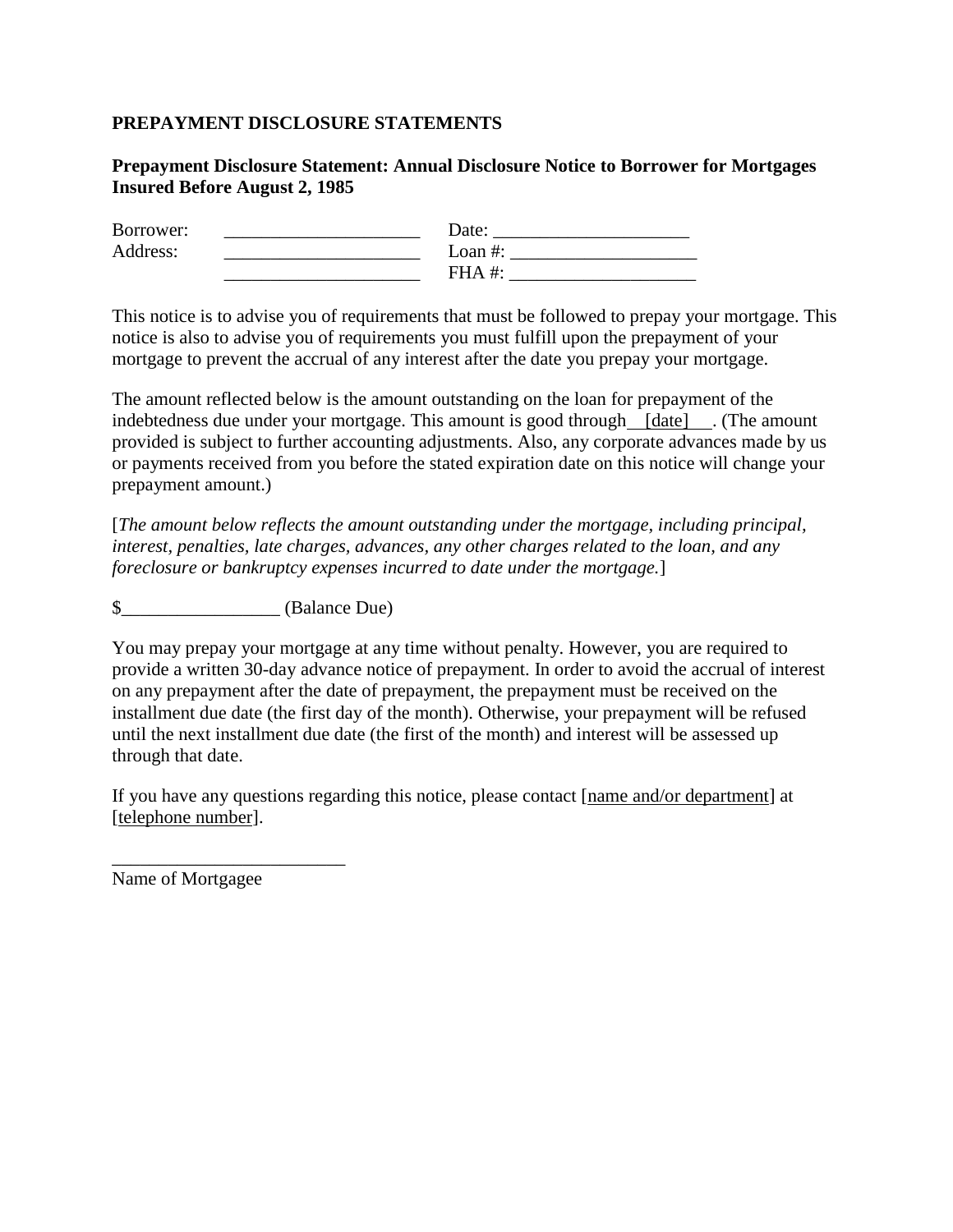## **Prepayment Disclosure Statement: Annual Disclosure Notice to Borrower for Mortgages Insured on or after August 2, 1985, and Closed Before January 21, 2015**

| Borrower: | Date:      |
|-----------|------------|
| Address:  | Loan $#$ : |
|           | $FHA +$    |

This notice is to advise you of requirements that must be followed to prepay your mortgage. This notice is also to advise you of requirements you must fulfill upon the prepayment of your mortgage to prevent the accrual of any interest after the date you prepay your mortgage.

The amount reflected below is the amount outstanding on the loan for prepayment of the indebtedness due under your mortgage. This amount is good through [date] . (The amount provided is subject to further accounting adjustments. Also, any corporate advances made by us or payments received from you before the stated expiration date on this notice will change your prepayment amount.)

[*The amount below reflects the amount outstanding under the mortgage, including principal, interest, penalties, late charges, advances, any other charges related to the loan, and any foreclosure or bankruptcy expenses incurred to date under the mortgage.*]

\$\_\_\_\_\_\_\_\_\_\_\_\_\_\_\_\_\_ (Balance Due)

You may prepay your mortgage at any time without penalty. However, in order to avoid the accrual of interest on any prepayment after the date of prepayment, the prepayment must be received on the installment due date (the first day of the month). Otherwise, you may be required to pay interest on the amount pre-paid through the end of the month.

If you have any questions regarding this notice, please contact [name and/or department] at [telephone number].

Name of Mortgagee

\_\_\_\_\_\_\_\_\_\_\_\_\_\_\_\_\_\_\_\_\_\_\_\_\_